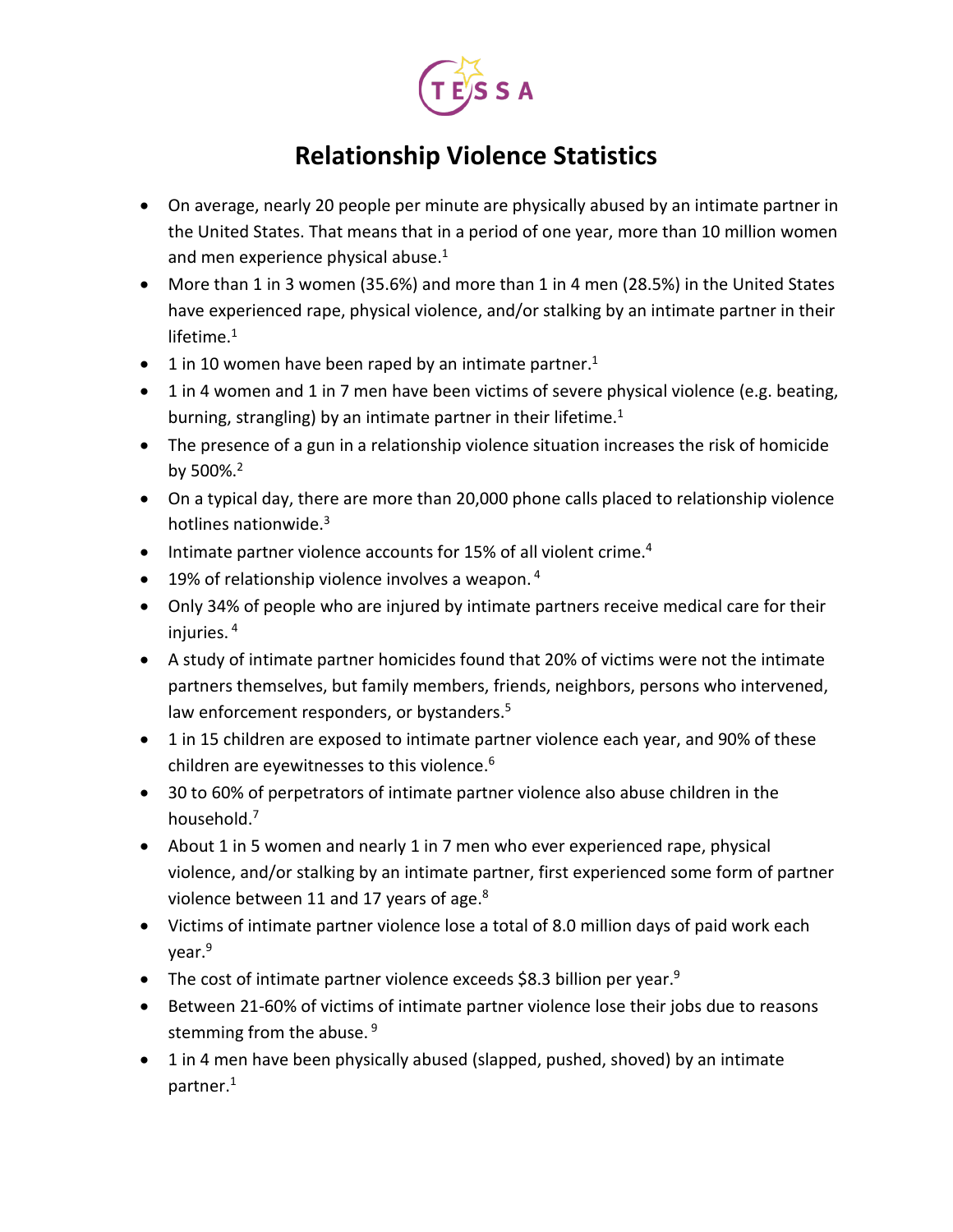

- 1 in 7 men have been *severely* physically abused (hit with a fist or hard object, kicked, slammed against something, choked, burned, etc.) by an intimate partner at some point in their lifetime.  $1$
- $\bullet$  1 in 18 men are severely injured by intimate partners in their lifetimes.<sup>1</sup>
- Nearly 20.9% of female high school students and 13.4% of male high school students report being physically or sexually abused by a dating partner.<sup>10</sup>
- Nearly 1.5 million high school students in the United States are physically abused by dating partners every year.<sup>11</sup>
- 57% of teens know someone who has been physically, sexually, or verbally abusive in a dating relationship.12
- 43% of dating college women reported experiencing abusive behaviors from their partner.<sup>13</sup>
- In 2014, 16,700 people reported one or more relationship violence crimes to Colorado law enforcement. Many other relationship violence victims/survivors did not contact law enforcement.<sup>14</sup>

## **References**:

- 1. Black, M.C., Basile, K.C., Breiding, M.J., Smith, S.G., Walters, M.L., Merrick, M.T., Chen, J. & Stevens, M. (2011). The national intimate partner and sexual violence survey: 2010 summary report. Retrieved from [http://www.cdc.gov/violenceprevention/pdf/nisvs\\_report2010-a.pdf.](http://www.cdc.gov/violenceprevention/pdf/nisvs_report2010-a.pdf) [Source](https://www.cdc.gov/violenceprevention/pdf/nisvs_report2010-a.pdf)
- 2. Campbell, J.C., Webster, D., Koziol-McLain, J., Block, C., Campbell, D., Curry, M. A., Gary, F., Glass, N., McFarlane, J., Sachs, C., Sharps, P., Ulrich, Y., Wilt, S., Manganello, J., Xu, X., Schollenberger, J., Frye, V. & Lauphon, K. (2003). Risk factors for femicide in abusive relationships: Results from a multisite case control study. American Journal of Public Health, 93(7), 1089-1097. [Source](https://www.ncbi.nlm.nih.gov/pmc/articles/PMC1447915/)
- 3. National Network to End Relationship Violence (2017). Relationship violence counts national summary. Retrieved from [https://nnedv.org/mdocsposts/census\\_2016\\_handout\\_national-summary/.](https://nnedv.org/mdocsposts/census_2016_handout_national-summary/) [Source](https://nnedv.org/mdocs-posts/2013-census-full-report/)
- 4. Truman, J. L. & Morgan, R. E. (2014). Nonfatal relationship violence, 2003-2012. Retrieved from [http://www.bjs.gov/content/pub/pdf/ndv0312.pdf.](http://www.bjs.gov/content/pub/pdf/ndv0312.pdf) [Source](https://www.bjs.gov/content/pub/pdf/ndv0312.pdf)
- 5. Sharon G. Smith, Katherine A. Fowler, and Phyllis H. Niolon, 2014: Intimate Partner Homicide and Corollary Victims in 16 States: National Violent Death Reporting System,